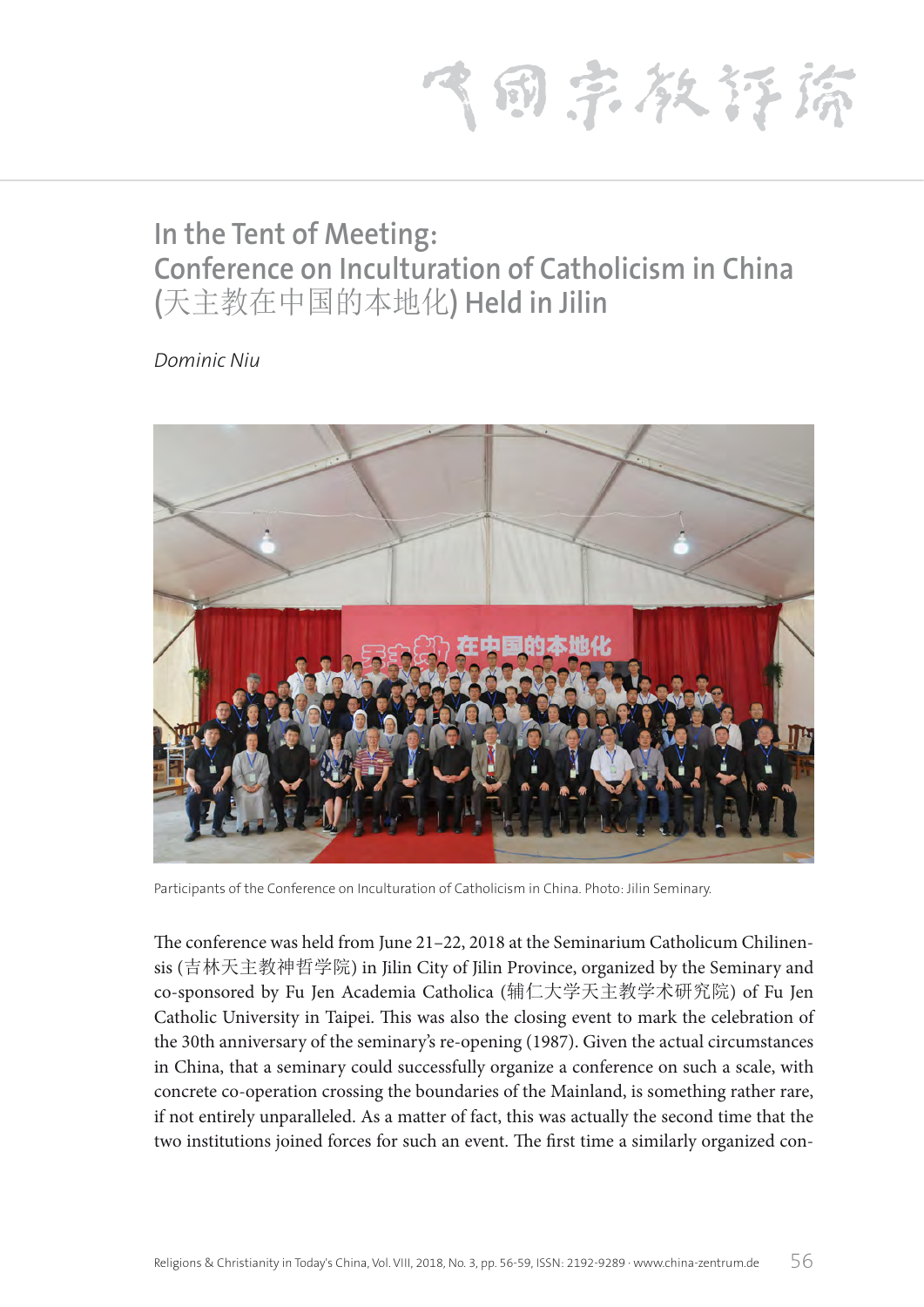ference was held from June 15–16, 2015 on the theme of Cross-cultural Scholasticism (跨 文化的士林哲学), held also in Jilin.

The presentations of papers and discussions were divided into three sessions, featuring a total of four speakers from the seminary and six from Taiwan. Each speaker, with the exception of one special report, was given 20 minutes for the presentation and at the end of each session, a 30-minute discussion was held with the possibility of raising questions to all the speakers for that session.

The conference was opened with a welcoming remark from the rector of the Seminary, Fr. Qian Li 钱利, followed by brief speeches from Fr. Zhu Changyou 朱长友, general administrator of Jilin Diocese, and Dr. Jiang Hansheng 江汉声, president of Fu Jen University. The first session featured three scholars: Fr. Niu Zhixiong 牛稚雄, a professor of Bible at the seminary, presented a paper on the theme of Sabbath, titled "The Holy Time: Past and Present Understanding of Sabbatical Spirit" (神圣的时间—安息精神的古今认识), examining the provenance of the important biblical concept Sabbath as well as its important significance both then and now, with a particular attention to the Chinese situations. Prof. Chen Deguang 陈德光, director of the Center for Scholasticism at Fu Jen, offered a synthesis of some important Chinese (primarily from Taiwan) scholars' contributions to theological inculturation, with a paper titled "Chinese Inculturation of Theology: a Scholastic Approach in Taiwan" (中国神学本位化: 台湾士林学派观点); Prof. Chen Fangzhong 陈方中 of Fu Jen gave a very intriguing account and analysis of the so-called Tianjin Movement under the influence of the famed missionary Fr. Frédéric Vincent Lebbe (Lei Mingyuan 雷鸣远), a summary of his paper "Tianjin Movement: Its Critical Importance in the Catholic Inculturation Movement at the Beginning of the Republic Era" (天津运动— 民初天主教本地化运动的重要关键).

The afternoon session saw three presentations. Mr. Li Jianqiu 黎建秋, president emeritus of Fu Jen University, in his presentation called "Contemporary Challenges Facing Moral Theology" (伦理神学在当代的挑战) provided an insightful overview of the current challenges facing Catholic ethics today, especially in the bio-ethics areas, encouraging the Catholic Church to pay more attention and effort to education and research in the area of modern technologies. Fr. Gong Gaode 宫高德, assistant professor of Jingyi University (Jingyi daxue 静宜大学) of Taiwan, focused on the pastoral approaches of Gregory the Great and its modern implications in his paper "Inspirations for the Modern Church in Saint Gregory the Great's *Liber Regulae Pastoralis*" (圣教宗大国瑞的《牧灵指南》对现 代教会的启示). Finally, Fr. Jia Shaoxian 贾少先, professor of dogmatic theology at Jilin Seminary, reflected on the theme of evangelization and dialogue with his paper "Mission and Interreligious Dialogue" (传教和宗教之间的对话).

On the second day, the third session began with Dr. Jiang Hansheng's featured report "The Mission and the Future of a Chinese Catholic University Hospital" (一所华人天主 教大学医院的使命和未来) in which the inception, preparation and establishment of the newly opened Fu Jen Catholic University Hospital was recounted. Particularly touching was his sharing of the vision of building "a hospital with a soul" (*yi suo you ling de yiyuan*  一所有灵魂的医院) that focuses on holistic care for all patients, so as to fully demonstrate the hospital's Catholic characteristics and actualize its evangelical potentials. For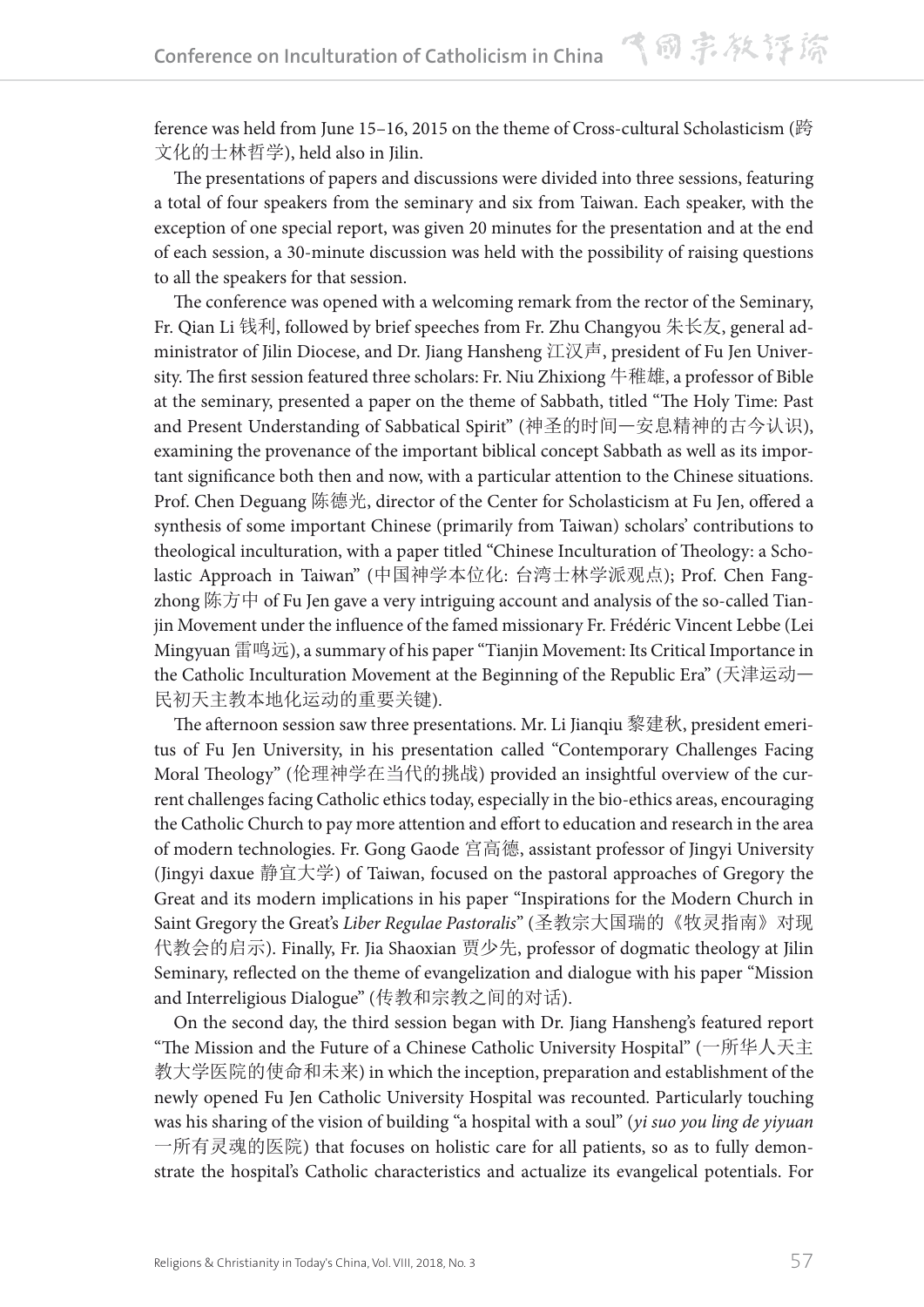many it was truly an eye-opening and an inspiring experience in terms of how a Catholic institution could integrate new technologies and evangelical mission in its service to modern society.

Following this presentation, another triad of speakers spoke on different topics. Prof. He Jiarui 何家瑞, an associate fellow of Fu Jen Academia Catholica, presented a comparative study of different understandings of "truth" of two renowned philosophers, namely Jacque Maritain and John Dewey. In her paper "Truth and Education: A Comparative Study of Maritain and Dewey's Concepts of 'Truth'" (真理与教育: 马里旦与杜威之 "真理" 概念 比较研究), Prof. He attempted a harmonization of their theories, which had been commonly understood as contradictory to each other. The second speaker was Fr. Gan Ruibin 甘瑞斌, director of the Spirituality Department (*lingxiubu zhuren* 灵修部主任) of Jilin Seminary, who, as a seasoned spiritual director and teacher, shared his thoughts on inculturation in the context of seminary formation and his paper was called "The Inculturation of Priestly Formation from the Perspective of the Implementation of Magisterial Teachings" (从教会训导的落实谈司铎培育的本位化). Finally, the rector of the Seminary, Fr. Qian Li, offered his reflections on the Church's inculturation and seminary formation in China, in a summary of his paper entitled "Brief Reflections on the Church's Inculturation and the Formation of Candidates for Priesthood in Seminaries in Mainland China: With Jilin Seminary as an Example" (浅谈教会本位化与大陆修院司铎候选人的培育—以吉 林修院为例). In the end, the conference was concluded with a 45-minute general discussion where all ten speakers were invited on the stage to respond to various questions raised by the audience.

The conference, on the one hand, was by and large academic in its content, just like many other scholarly meetings; yet, on the other hand, it was also one of a kind in its own way. First of all, the seminarians took a vivid interest in the conference and raised many questions, some of which were rather challenging and thought provoking. In addition to being the questioners, two students' choirs, as a prelude to the conference, performed two beautiful religious songs at the very beginning and set a prayerful and harmonious tone for this two-day event. Secondly, it felt very much like a familial celebration: Besides the faculty, staff and students from the seminary, in the audience there was also a large number of priests and religious sisters from the diocese, which constituted a large part of the 150 or so total number of participants present during the event.

Last but not least, this entire event was held in a large tent structure set up on an outdoor basketball court. In doing so, the organizers took full advantage of the beautiful scenic environment, refreshing summer climate as well as the smog-free fresh air, something not given nowadays in most parts of China. Of course, one important reason behind such an arrangement was the limitation of facilities and restraints of financial resources. One cannot help but give a thumbs-up to the creative genius of Jilin Seminary. Yet, given its obvious vulnerability against inclement weather, all were truly grateful that during these two days, in defiance of the weather forecast, no torrential storms, which had been a guaranteed daily visitor in the previous week, disturbed the peaceful proceeding of the event. More significantly, nothing could have been more fitting than a tent for a gathering held in the name of theological inculturation. As Fr. Qian Li had pointed out in his presentation,